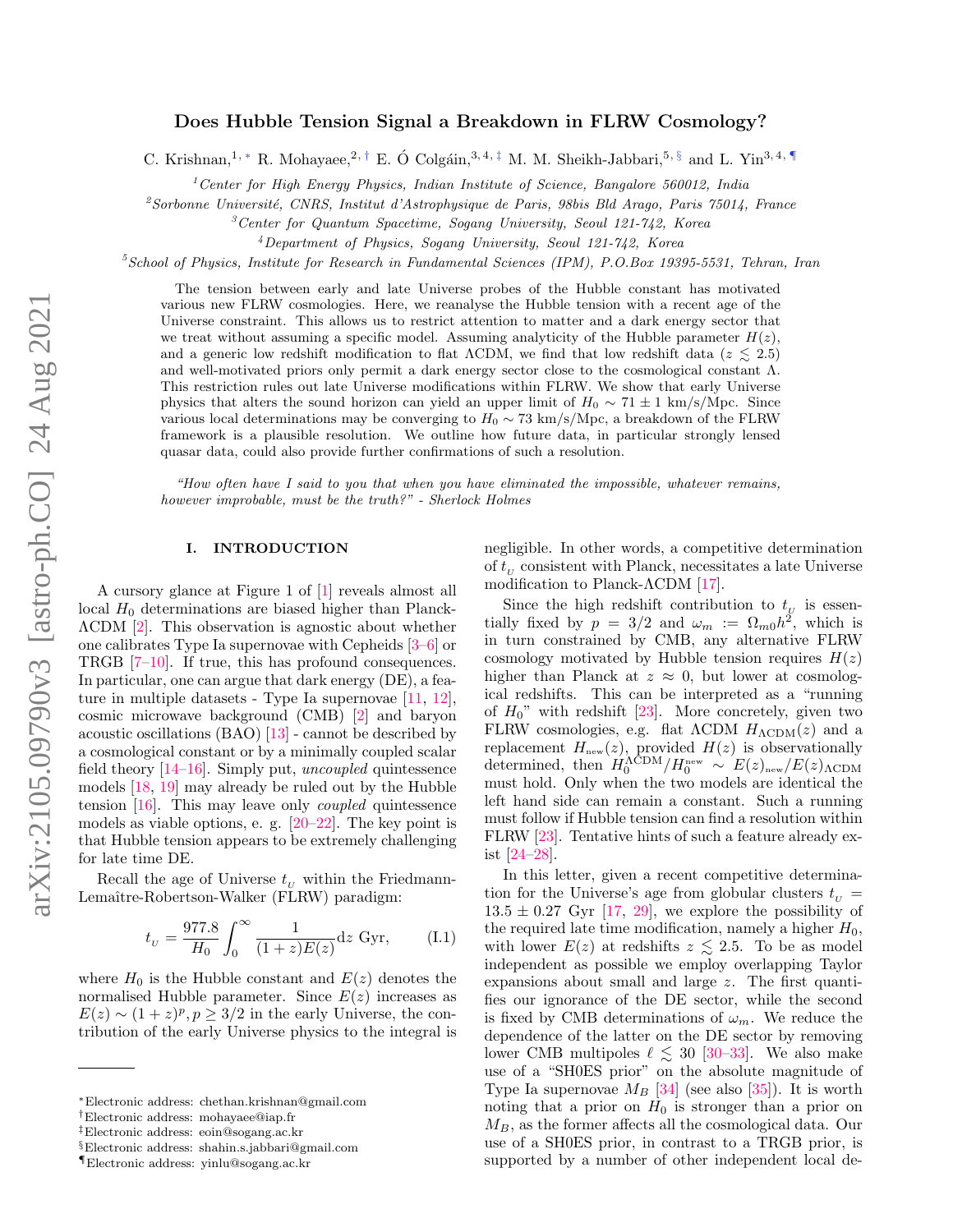terminations that favour  $H_0 > 70$  km/s/Mpc. These include megamasers [\[36\]](#page-7-23), surface brightness fluctuations [\[37\]](#page-7-24) and Tully-Fisher relation [\[38\]](#page-7-25), which are either completely independent of the Cepheid distance ladder, or show little variation in  $H_0$  across Cepheids and TRGB.

This constitutes a minimal setup covering a matter sector and a late time deceleration-acceleration transition, without invoking any specific DE model. However, there is a loose end, namely the radius of the sound horizon  $r_d$ . When treated as a free parameter, we can allow putative early Universe physics that alters  $r_d$  [\[39–](#page-7-26)[43\]](#page-7-27). We will also fix it through a prior [\[33\]](#page-7-20) and take the early Universe to be flat ΛCDM. While our work overlaps with earlier studies [\[44,](#page-7-28) [45\]](#page-7-29), our approach is analytic, it is relatively model-agnostic and leads to an upper bound on an achievable Hubble constant,  $H_0 \sim 71 \pm 1 \text{ km/s/Mpc}$ , which represents a competitive  $1.4\%$  error.

Overall, we find that any freedom given to the DE sector in the late Universe is removed by the data and priors: our best-fit DE sector is more or less Λ. From this observation, results follow. First, the data must adjust  $r_d$  in any attempt to accommodate a SH0ES prior. Unsurprisingly, we find no running in  $H_0$  and this disfavors a resolution to Hubble tension in the DE sector  $z \lesssim 2.5$ , but leaves an early Universe modification on the table for  $H_0 \sim 71 \text{ km/s/Mpc}$  or lower. Higher values, e. g.  $H_0 \sim 73 \text{ km/s/Mpc }[6]$  $H_0 \sim 73 \text{ km/s/Mpc }[6]$ , are consistent within  $2\sigma$ , but the discrepancy in central values allows room for other explanations. An alternative scenario is the breakdown of FLRW itself. In section [VI](#page-4-0) we argue that  $H_0$  values inferred from lensed quasars [\[24,](#page-7-16) [25\]](#page-7-30) may provide the first glimpse of the validity of this scenario.

## II. SETUP

It is assumed that the Universe is dominated by pressure-less dust that is well-approximated by the equation of state (EOS),  $w = 0$ . Furthermore, we have evidence [\[11,](#page-7-5) [12\]](#page-7-6) that the Universe goes through a deceleration-acceleration transition at late times. Therefore, at low redshifts, the minimal model contains two sectors, namely DE and matter, with a Hubble parameter:

<span id="page-1-0"></span>
$$
H(z) = H_0 \sqrt{(1 - \Omega_{m0}) f(z) + \Omega_{m0} (1 + z)^3}.
$$
 (II.1)

Observe that other putative sectors currently constitute unmotivated speculation. As remarked in  $[23]$ ,  $H_0$  is an integration constant and this fixes the overall scale in any FLRW cosmology. Moreover, the Friedmann equation also determines the RHS of [\(II.1\)](#page-1-0) subject to the matter EOS,  $w = 0$ . Finally, the unknown function  $f(z)$ describes the DE sector, but consistency demands that  $f(z = 0) = 1$ . The flat  $\Lambda$ CDM model corresponds to  $f(z) = 1.$ 

<span id="page-1-1"></span>

Figure 1: Distribution of the transition redshift  $z_t$  and  $X(z_t)$  inferred from Planck MCMC chains of CMB+BAO+supernovae constraints on the CPL model.

To study DE contribution it is convenient to write  $H(z)$  as,<sup>1</sup>

<span id="page-1-2"></span>
$$
H(z) = H_0 \sqrt{\Omega_{m0}} (1+z)^{\frac{3}{2}} \sqrt{1+X}, \quad (II.2)
$$

$$
X := \frac{\Omega_{\Lambda}(z)}{\Omega_m(z)} = \frac{(1 - \Omega_{m0})f(z)}{\Omega_{m0}(1 + z)^3}.
$$
 (II.3)

Now, if  $X(z)$  is small and decreasing  $X'(z) < 0$ , we can treat it perturbatively at higher redshifts. Recall that by definition  $\ddot{a}/a = \dot{H} + H^2$ . As a result, when one moves from deceleration  $(\ddot{a} < 0)$  to acceleration  $(\ddot{a} > 0)$ , necessarily  $\dot{H} + H^2 = 0$  at the transition redshift  $z_t$ . We can get an idea for the size of  $X(z_t)$  in the Chevallier-Polarski-Linder (CPL) parametrisation [\[51,](#page-8-0) [52\]](#page-8-1), where concretely

<span id="page-1-3"></span>
$$
f(z) = (1+z)^{3(1+w_0+w_a)}e^{-\frac{3w_a z}{1+z}}.
$$
 (II.4)

To do this, one imports Planck Markov Chain Monte Carlo (MCMC) chains [\[2\]](#page-7-0) and solves for  $\ddot{a} = 0$  to identify  $z_t$  for each entry in the MCMC chain. One can see from Figure [1,](#page-1-1) where we have used *get dist* [\[53\]](#page-8-2), that in relaxing the DE model away from  $\Lambda$ , the  $(z_t, X(z_t))$  values are still close to the Planck-ΛCDM values,  $(z_t, X(z_t)) \approx$ (0.67, 0.5). The key point is that  $X(z > z_t) < X(z_t) < 1$ , so we can treat it perturbatively. <sup>2</sup>

<sup>&</sup>lt;sup>1</sup> There are strong constraints on "early dark energy"  $[46, 47]$  $[46, 47]$  $[46, 47]$ from CMB and BBN [\[48–](#page-8-3)[50\]](#page-8-4), but one can still play with the idea pre-recombination [\[39,](#page-7-26) [42,](#page-7-33) [43\]](#page-7-27).

<sup>&</sup>lt;sup>2</sup> That  $z_t$  and  $X(z_t)$  do not change much within the CPL model may not be so surprising, since CPL is biased towards  $\Lambda$  [\[54\]](#page-8-5).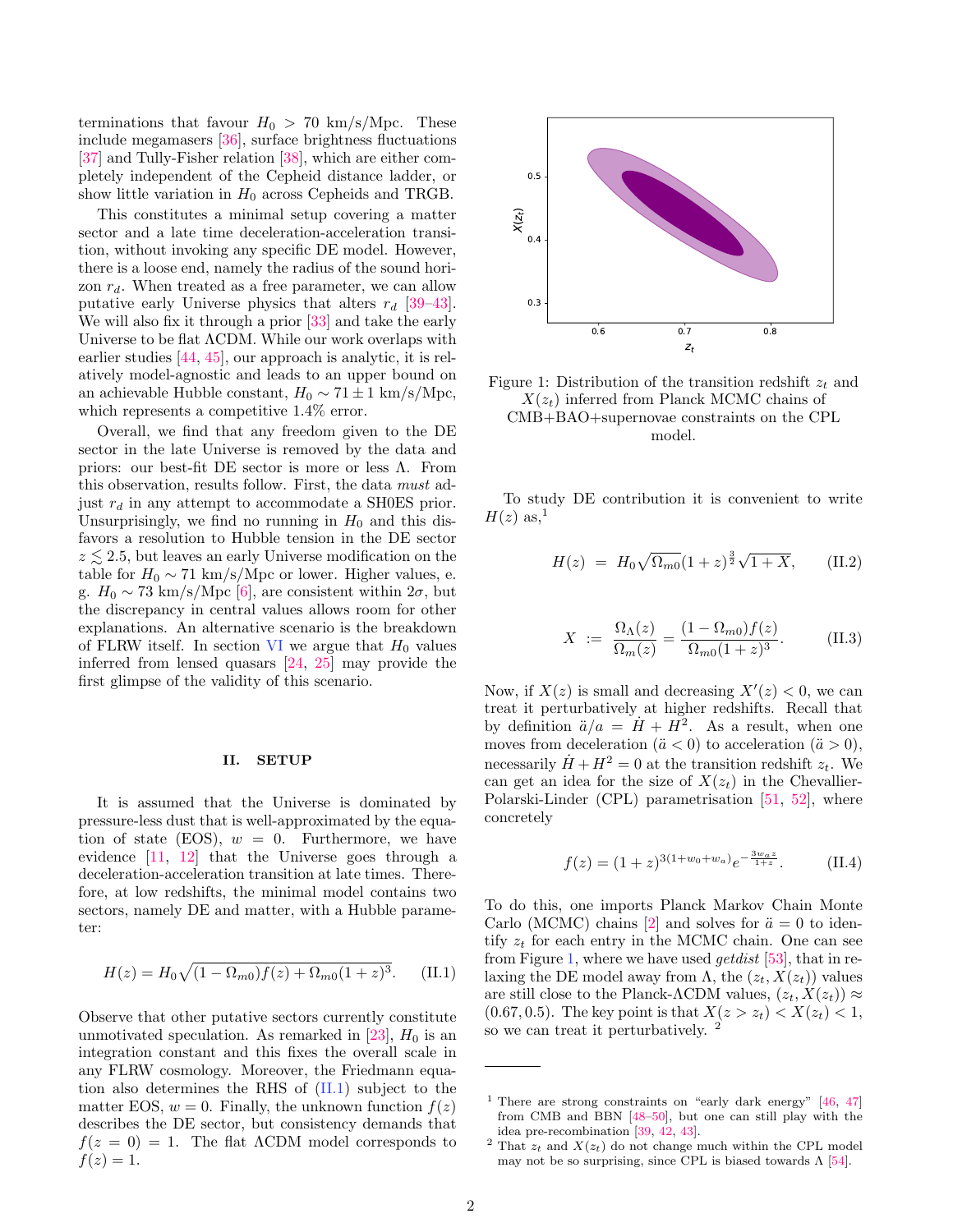#### III. STRATEGY

Following [\[16\]](#page-7-9) we work perturbatively at low redshift by Taylor expanding  $H(z)$  about  $z = 0$ . It is well documented that one cannot go beyond  $z = 1$  [\[55\]](#page-8-6) (see also Appendix A of [\[56\]](#page-8-7)), so here we expand up to an intermediate redshift  $z_* \sim z_t$ . Now, we can Taylor expand the unknown function  $f(z)$ ,

<span id="page-2-1"></span>
$$
f(z) = 1 + f_1 z + \frac{f_2}{2!} z^2 + \frac{f_3}{3!} z^3 + \dots
$$
 (III.1)

where we have defined 
$$
f_n \equiv f^{(n)}(0)
$$
. Adopting this expansion,  $H(z)$  for  $z < z_*$  becomes,

<span id="page-2-0"></span>
$$
H(z) = H_0 \left( 1 + h_1 z + h_2 z^2 + h_3 z^3 + \dots \right), \quad \text{(III.2)}
$$

where we have further defined

$$
h_1 = \frac{3}{2}\Omega_{m0} + \frac{1}{2}(1 - \Omega_{m0})f_1, \quad h_2 = \frac{3}{2}\Omega_{m0} - \frac{1}{8}(3\Omega_{m0} + (1 - \Omega_{m0})f_1)^2 + \frac{1}{4}(1 - \Omega_{m0})f_2,
$$
  
\n
$$
h_3 = -\frac{1}{4}(3\Omega_{m0} + (1 - \Omega_{m0})f_1)\left(3\Omega_{m0} - \frac{1}{4}(3\Omega_{m0} + (1 - \Omega_{m0})f_1)^2 + \frac{1}{2}(1 - \Omega_{m0})f_2\right)
$$
  
\n
$$
+ \frac{1}{2}(\Omega_{m0} + \frac{1}{6}(1 - \Omega_{m0})f_3).
$$
\n(III.3)

We restrict the presentation to third order as it approximates flat  $\Lambda$ CDM well to  $z_t$ . Nevertheless,  $f_3$  is degenerate with  $\Omega_{m0}$ , so one can safely set  $f_3 = 0.3$ 

To appreciate this fact, observe that the term in the square root in [\(II.2\)](#page-1-2) can be expanded to third order in z as

$$
(1 - \Omega_{m0})f(z) + \Omega_{m0}(1 + z)^3
$$
  
= 1 + (1 - \Omega\_{m0}) \left( f\_1 z + \frac{f\_2}{2!} z^2 + \frac{f\_3}{3!} z^3 \right)  
+ \Omega\_{m0}(3z + 3z^3 + z^3). (III.4)

However, one can absorb  $f_3$  into the definition of a new  $\Omega'_{m0}$ , while also redefining  $f_1$  and  $f_2$ :

$$
\Omega'_{m0} = \Omega_{m0} + \frac{f_3}{3!} (1 - \Omega_{m0}),
$$
\n(III.5)\n
$$
f'_2 = \frac{6(f_3 - f_2)}{f_3 - 6}, \quad f'_1 = \frac{3(f_3 - 2f_1)}{f_3 - 6}.
$$

The end result is the original expression with  $f_3 = 0$ . This degeneracy between  $\Omega_{m0}$  and  $f_3$  allows one to set  $f_3 = 0$  in [\(III.2\)](#page-2-0).

We assume that  $(III.1)$  is a valid perturbative expression in the sense that higher order terms are smaller, i. e.  $|f_n|z < n|f_{n-1}|$  in the redshift range of interest  $z \leq z_*$ . Recalling that a number of late-time resolutions to Hubble tension correspond at the background level to a wCDM model with  $w \approx -1.2$  [\[58\]](#page-8-9) (see also [\[59](#page-8-10)[–61\]](#page-8-11)), it is useful to note the expansion of [\(II.4\)](#page-1-3) with representative values:  $f(z)_{w=-1.2} = 1 - 0.6z + 0.48z^2 + O(z^3)$ .

The idea now is to use  $(III.2)$  below  $z = z_*$ , but to use the following expression for  $z \geq z^*$ :

$$
H(z) = H_0 \sqrt{\Omega_{m0}} (1+z)^{\frac{3}{2}} \left( 1 + \frac{1}{2} X - \frac{1}{8} X^2 + \dots \right),
$$

where throughout we expand both  $H(z)$  and  $H(z)^{-1}$  to  $O(X^{10})$ . In line with expectations, the low redshift expansion [\(III.2\)](#page-2-0) starts to deviate from the exact result before  $z = 1$ , whereas the high redshift expansion can be pushed close, but not as far as  $z = 0$ . The low redshift expansion performs worse, yet the error is within 1% for  $\Omega_{m0} = 0.3$  through to  $z_* \sim 0.8$ . In contrast, the error in the high redshift expansion is negligible. Note that  $z_*$  constitutes a redundancy in our analysis, but as we show later (Table [III\)](#page-3-0), it does not change our results.

# IV. DATA SETS

We make use of the Pantheon supernovae dataset [\[62\]](#page-8-12), a rich compilation of BAO data [\[63–](#page-8-13)[73\]](#page-8-14), as presented in Table [I,](#page-3-1) and cosmic chronometer data [\[74\]](#page-8-15). To flesh out the analysis we employ of a number of priors. First, we assume that  $t_U = 13.50 \pm 0.27$  Gyrs [\[17\]](#page-7-14). Next, we employ the high redshift prior  $\omega_m = 0.141 \pm 0.006$ , where the lower multipoles have been removed to reduce dependence on the DE sector (see appendix  $\bf{A}$ ). Finally, we utilise a SH0ES prior on the absolute magnitude,  $M_B = -19.244 \pm 0.042$  mag [\[34\]](#page-7-21), which is consistent

<sup>3</sup> Our expansion covers interacting DE models which can be written as  $w(z)$ CDM, e. g. [\[57\]](#page-8-8). However, curvature  $\Omega_k$  is strictly speaking not covered by our definitions of distances, e. g.  $d_L(z)$ ,  $d_A(z)$ . More precisely, curvature can be absorbed into  $f_i$  in  $H(z)$ , but it affects distances. However, this change will not be significant if the curvature is small,  $\Omega_k \approx 0$ .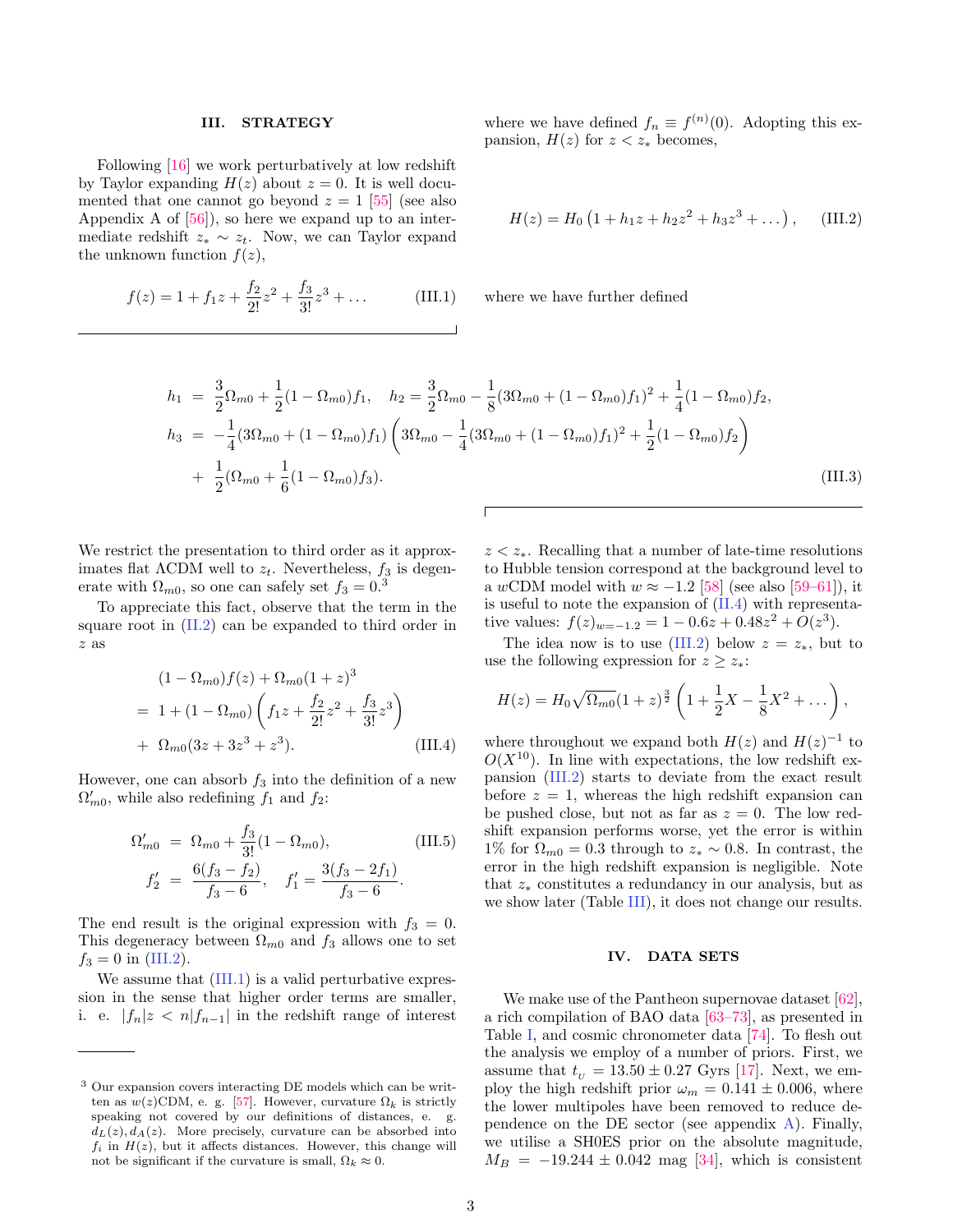with [\[35\]](#page-7-22), and an early Universe prior  $r_d = 147.4 \pm 0.7$ [\[33\]](#page-7-20). Note that we adapt a prior on  $M_B$  and a  $H_0$  prior would be stronger than an  $M_B$  prior.

<span id="page-3-1"></span>

|                         | $z_{\text{eff}}$ | Constraint                                               | Ref.     |
|-------------------------|------------------|----------------------------------------------------------|----------|
| 6dF                     | 0.106            | $D_V/r_d = 2.98 \pm 0.13$                                | 63       |
| SDSS MGS                | 0.15             | $D_V/r_d = 4.47 \pm 0.17$                                | 64       |
|                         | 0.38             | $D_A/r_d = 7.41 \pm 0.12$<br>$D_H/r_d = 25.00 \pm 0.76$  | 65       |
| <b>BOSS</b> Galaxy      | 0.51             | $D_A/r_d = 8.85 \pm 0.14$<br>$D_H/r_d = 22.38 \pm 0.58$  | 65       |
| <b>DES</b>              | 0.81             | $D_A/r_d = 10.75 \pm 0.43$                               | 66       |
| eBOSS LRG               | 0.70             | $D_A/r_d = 10.51 \pm 0.19$<br>$D_H/r_d = 19.33 \pm 0.53$ | [67, 68] |
| eBOSS ELG               | 0.85             | $D_V/r_d = 18.33^{+0.57}_{-0.62}$                        | [69, 70] |
| eBOSS Quasar            | 1.48             | $D_A/r_d = 12.38 \pm 0.32$<br>$D_H/r_d = 13.26 \pm 0.55$ | 71, 72   |
| $Ly\alpha$ -Ly $\alpha$ | 2.33             | $D_A/r_d = 11.29 \pm 0.57$<br>$D_H/r_d = 8.93 \pm 0.28$  | 73       |
| $Ly\alpha$ -Quasar      | 2.33             | $D_A/r_d = 11.20 \pm 0.51$<br>$D_H/r_d = 9.08 \pm 0.34$  | 73       |

Table I: BAO data

#### V. RESULTS

<span id="page-3-0"></span>Consider first the flat  $\Lambda$ CDM model subject to the  $t_{U}$ prior and  $r_d$ ,  $M_B$  treated as nuisance parameters. The

best-fit values are shown in Table [II.](#page-3-2) Evidently,  $H_0$  is higher than Planck [\[2\]](#page-7-0), but this is not so surprising since we have adopted a  $t_U$  prior. From our MCMC chains, where we used *emcee* [\[75\]](#page-8-25), we find that  $t_U = 13.62 \pm 0.16$ Gyr, while  $\omega_m = 0.143 \pm 0.004$ , which are both consistent with the priors. The higher  $H_0$  appears to be driven by the  $t_U$  prior, while the nuisance parameters  $r_d$  and  $M_B$ come along for the ride. Nevertheless,  $r_d$  is consistent with the Planck value  $r_d \sim 147$  Mpc at  $1\sigma$ .

<span id="page-3-2"></span>

| $H_0$ (km/s/Mpc)        | $\Omega_{m0}$ | $ r_d$ (Mpc) $M_B$ (mag)                                                                           |
|-------------------------|---------------|----------------------------------------------------------------------------------------------------|
| $69.56_{-1.23}^{+1.25}$ |               | $\left  0.295_{-0.012}^{+0.013} \right  144.8_{-2.0}^{+2.2} \left  -19.37_{-0.03}^{+0.03} \right $ |

Table II: Best fit values for the flat ΛCDM model with an  $t_{\mu}$  prior and a low multipole-subtracted prior on  $\omega_m$ .

The flat ΛCDM fit simply serves to get oriented. Next, we repeat, but now let the DE sector vary through the  $f_i$  [\(III.1\)](#page-2-1) and impose a SH0ES prior on  $M_B$  [\[34\]](#page-7-21). The best-fit values can be found in Table [III,](#page-3-0) where we record results both with and without a prior on  $r_d$  [\[33\]](#page-7-20). Observe also that we have scanned over  $z_*,$  and as expected, it does not change our results. Throughout we find that  $H_0$ ,  $\Omega_{m0}$  and  $t_U$  are all fully consistent with the imposed priors.

|     | $z_*$   $H_0$ (km/s/Mpc) | $\Omega_{m0}$ | $f_1$ | $f_2$ | $r_d$ (Mpc)   $M_B$ (mag)                                                                                                                                    |
|-----|--------------------------|---------------|-------|-------|--------------------------------------------------------------------------------------------------------------------------------------------------------------|
| 0.5 | $70.97^{+1.02}_{-1.00}$  |               |       |       | $0.284^{+0.012}_{-0.010}\Big 0.15^{+0.13}_{-0.17}\Big  -0.08^{+0.25}_{-0.32}\Big 141.88^{+1.8}_{-1.9}\Big  -19.32^{+0.03}_{-0.03}$                           |
|     | $69.34^{+0.83}_{-0.79}$  |               |       |       | $0.292^{+0.013}_{-0.012}\Big 0.08^{+0.14}_{-0.22}\Big $ $-0.10^{+0.26}_{-0.32}\Big $ 146.8 $^{+0.7}_{-0.6}\Big $ $-19.37^{+0.02}_{-0.02}$                    |
| 0.6 | $71.18_{-1.04}^{+1.04}$  |               |       |       | $0.279_{-0.013}^{+0.013}\Big 0.17_{-0.13}^{+0.13}\Big  -0.02_{-0.29}^{+0.25}\Big 141.3_{-1.9}^{+2.0}\Big  -19.31_{-0.03}^{+0.03}\Big $                       |
|     | $69.39_{-0.83}^{+0.85}$  |               |       |       | $0.291^{+0.013}_{-0.013}\Big 0.07^{+0.15}_{-0.23}\Big  -0.06^{+0.25}_{-0.30}\Big 146.7^{+0.7}_{-0.7}\Big  -19.37^{+0.02}_{-0.02}$                            |
| 0.7 | $71.15_{-1.03}^{+1.03}$  |               |       |       | $\left  0.279^{+0.013}_{-0.013} \right  0.18^{+0.13}_{-0.12} \left  -0.03^{+0.22}_{-0.28} \right  141.2^{+2.0}_{-1.8} \left  -19.31^{+0.03}_{-0.03} \right $ |
|     | $69.38^{+0.84}_{-0.84}$  |               |       |       | $\left  0.290^{+0.013}_{-0.012} \right  0.07^{+0.15}_{-0.23} \left  -0.05^{+0.22}_{-0.27} \right  146.7^{+0.6}_{-0.6} \left  -19.37^{+0.02}_{-0.02} \right $ |

Table III: Best fit values for our overlapping expansions with a  $t_U$  prior, low multipole-subtracted prior on  $\omega_m$  and a SH0ES prior on  $M_B$ . In the lower entries for each  $z_*$  we impose a prior on  $r_d$ .

It is worth noting that with the  $r_d$  prior, both  $f_1$  and  $f_2$  are consistent with their flat  $\Lambda$ CDM values within  $1\sigma$ . There is clearly no freedom in the DE sector. The likely explanation for this is that our prior on  $\omega_m$  leaves little freedom for non-zero  $f_i$  within the constraints imposed by BAO and supernovae on  $H(z)$ . Moreover, observe that the constraints on  $r_d$  and  $t_u$  lead to a value of  $M_B$  that is the same as the flat  $\Lambda$ CDM fit (Table [II\)](#page-3-2).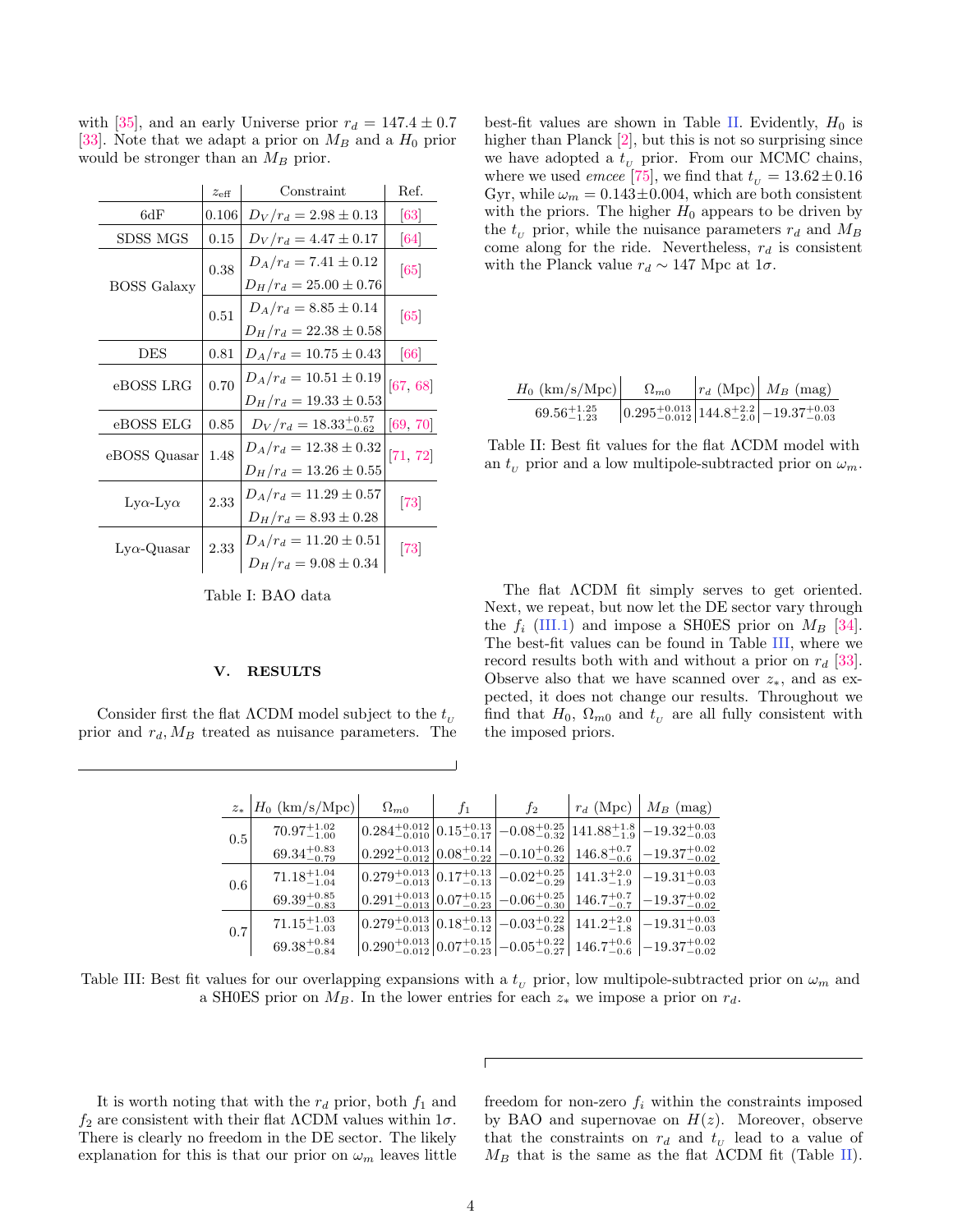Tellingly, the final  $M_B$  value is 2.7 $\sigma$  away from the original prior and this underscores the tension between  $M_B$ and  $r_d$ .

In Figure [2](#page-4-1) we offer visual confirmation that the reconstructed  $E(z)_{\text{rec}}$  does not differ enough from flat  $\Lambda$ CDM  $E(z)$ <sub> $\Lambda$ CDM</sub>. There is no evidence for running in  $H_0$  with redshift [\[23\]](#page-7-15) as is clear from the  $1\sigma$  confidence intervals for the ratio presented. For completeness, we compare to flat ΛCDM defined with respect to our MCMC chains (Table [II\)](#page-3-2) and the Planck MCMC chains [\[2\]](#page-7-0). The asymptotic, large z behaviour is governed by the best-fit values of  $\Omega_{m0}$ .

<span id="page-4-1"></span>

Figure 2: The ratio between the normalised Hubble parameters for our cosmological model [\(II.1\)](#page-1-0) and flat  $\Lambda$ CDM with a prior on  $r_d$  and  $z_* = 0.6$ . The shaded blue and red envelopes are the  $1\sigma$  confidence intervals, while the grey region is the overlap. That this ratio is basically a constant confirms there is no  $H_0$  running in the sense discussed in [\[23\]](#page-7-15).

Finally, when  $r_d$  is treated as a free parameter,  $f_2$  is consistent with zero, but  $f_1$  shows some marginal departure, which may be described by the simplest extension, the wCDM model. In essence, there may be some slight deviation from  $\Lambda$  in the DE sector, as suggested in [\[17\]](#page-7-14). However, the maximum  $H_0$  value achievable within an FLRW cosmology coupled to Einstein gravity, regardless of the DE sector, is  $H_0 \sim 71 \pm 1$  km/s/Mpc. We illustrate the difference the prior makes in Figure [3,](#page-4-2) where the tension between SH0ES and  $r_d$  with a flat  $\Lambda$ CDM prior is evident. The figure is plotted for  $z_* = 0.6$ , but  $z_*$  does not affect the results (see Table [III\)](#page-3-0). This figure, although at low significance, clearly demonstrates that the early Universe solutions within FLRW come short of solving the Hubble tension.

# <span id="page-4-0"></span>VI. GOING BEYOND FLRW

H0LiCOW [\[24\]](#page-7-16) has reported a descending trend of  $H_0$ with lens redshift in the flat ΛCDM model and an extra time delay measurement was also obtained from DES [\[76\]](#page-8-26). This is interesting since all lenses should be subject to the same assumptions, so if there is a systematic,

<span id="page-4-2"></span>

Figure 3: Best-fit values of  $H_0$  with and without a prior on  $r_d$ . The purple and green bands represents  $1\sigma$  from Planck and SH0ES [\[6\]](#page-7-2), respectively.

then all lenses are affected. Nevertheless, the descending trend in  $H_0$  can be expected to be robust  $[25]$  and it has prompted various explanations [\[23,](#page-7-15) [77\]](#page-8-27). However, it is possible that it is not a trend with lens redshift, but due to the line of sight (LOS) anisotropy as we outline here.

Although the effect of local anisotropies on lensing is marginal, if these anisotropies extend to a far larger extent than predicted by LCDM model, as shown by bulk flow data, then they could have non-negligible impact on the lensing analyses. Indeed, a large over-density along the LOS will increase the estimated value of  $H_0$  (by increasing the value of  $\kappa_{ext}$ , see e.g. [\[78\]](#page-8-28) for details).

<span id="page-4-3"></span>

| Lens           | $\alpha$      | $\delta$      | $H_0$ (km/s/Mpc)     |
|----------------|---------------|---------------|----------------------|
| B1608+656      | $242^{\circ}$ | $+66^\circ$   | $71.0^{+2.9}_{-3.3}$ |
| RXJ1131-1231   | $173^\circ$   | $-13^{\circ}$ | $78.2^{+3.4}_{-3.4}$ |
| HE 0435-1223   | $70^{\circ}$  | $-12^{\circ}$ | $71.7^{+4.8}_{-4.5}$ |
| SDSS 1206+4332 | $182^\circ$   | $+44^{\circ}$ | $68.9^{+5.4}_{-5.1}$ |
| WFI2033-4723   | $308^\circ$   | $-47^{\circ}$ | $71.6^{+3.8}_{-4.9}$ |
| PG 1115+080    | $170^\circ$   | $+8^{\circ}$  | $81.1^{+8.0}_{-7.1}$ |
| DES J0408-5354 | $62^{\circ}$  | $-54^{\circ}$ | 74.2                 |

| Table IV: Location of lenses on the celestial sphere |  |
|------------------------------------------------------|--|
| from H0LiCOW and DES (last data point).              |  |

To begin, instead of focusing on the dependence of  $H_0$  values on lens redshift, as is done in [\[24,](#page-7-16) [25\]](#page-7-30), we study their angular distribution on the sky. In Table [IV](#page-4-3) we present the coordinates of the H0LiCOW and DES lenses in the equatorial coordinate system where  $\alpha$  and  $\delta$  denote right ascension (RA) and declination (DEC), respectively. It is intriguing to compare the orientations of these few quasars with the CMB dipole [\[2\]](#page-7-0),  $\alpha = 168^{\circ}, \quad \delta = -7^{\circ},$  approximately along which most of the superclusters in the local Universe are lined up. This anisotropy, if extended to larger scales as shown by non-convergence of the CMB dipole, is expected to ef-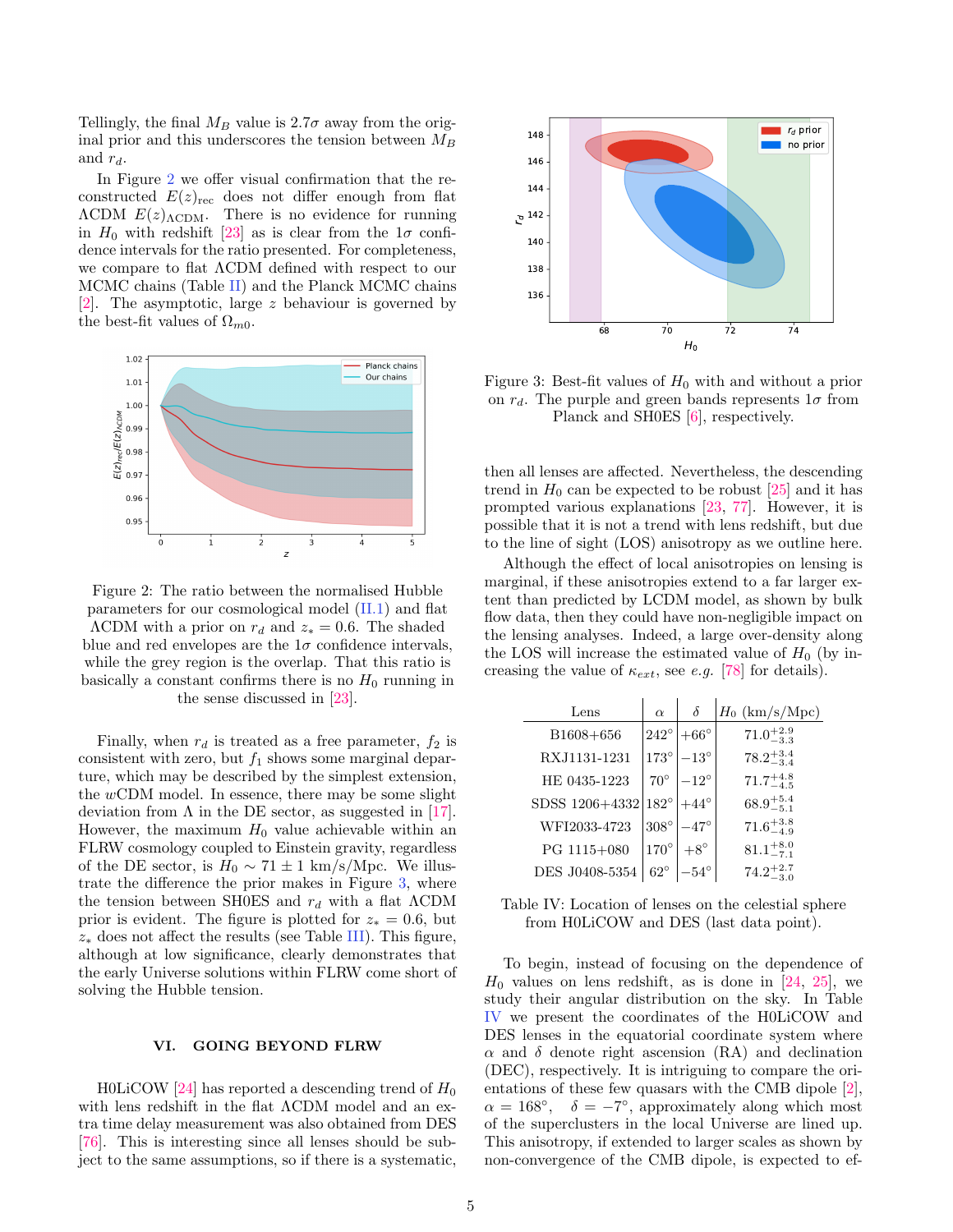<span id="page-5-0"></span>

Figure 4: Sky position, in RA and DEC, of the lenses from the H0LiCOW sample and DES are shown on an Aitoff plot together with the direction of the CMB dipole. The inferred values of  $H_0$  for each lens are shown next to the lens position. The data points are overlaid on a density plot of mass distribution in the local Universe (Virgo, Great Attractor, Shapley, Ophiuchus, Coma, Pavo-Indus, Hercule, Norma, Perseus-Pisces, Horologium and the local void are included). The large DES value is near the Horologium supercluster and the two large ones from H0LiCOW are near most other superclusters including Shapley. The supercluster on the top left is Perseus-Pisces. The dark blue region on the top right quadrant is the local void. GP is not shown.

fect the LOS contribution to the time-delay. The LOS contribution has been taken into account within certain models, but to our knowledge the effect of anisotropies or the aberration effect due to large velocity of the observer with respect to distant quasars has not been reported in these studies. Although we currently only have a tiny dataset of seven lensed quasars, we clearly see that the two lenses that are closest to the direction of the CMB dipole, namely RXJ1131-1231 and PG 1115+080, exhibit the highest values of  $H_0$ . Furthermore, a large value of  $H_0$  is inferred from DES data, which lies close to the direction of the Horologium supercluster. This may not be a coincidence or a simple fluctuation. A similar study has been carried out on the anisotropy of  $H_0$  using supernovae, which due to poor data yielded a low-significant result [\[108\]](#page-9-0). Clearly these data are significantly impacted by the degeneracy in the mass distribution modelling of the lenses, however future similar data on time delay from LSST shall certainly provide us with further confirmations.

It is often assumed that the origin of the CMB dipole is the gravitational attraction of the local superclusters. However it seems that the observed superclusters up to the Shapley concentration cannot fully account for the CMB dipole, which consequently cannot be of purely kinematic origin (*e.g.* see [\[113\]](#page-9-1) and references therein). Furthermore, since the sources in this dataset are all at high redshifts, then they might signal a large structural clustering well beyond what is permitted in an FLRW Universe. It is thus expected that the seemingly far-reaching local anisotropy has some signature on the strongly lensed quasars and this indeed appears to be the case. The correlation between  $H_0$  from the lensed quasars and distribution of most-prominent superclusters is suggestive even for such a tiny dataset and deserves further study as data improves.

We make one last comment before closing the section. We emphasise again that it is the relative differences in  $H_0$  that interest us from the lensed quasars. In order to read into the correlations in Figure [4,](#page-5-0) it is imperative that all lenses have been modeled uniformly. As is clear from recent results [\[79\]](#page-8-29), the *absolute* value of  $H_0$  inferred from strong lensing time delay depends on assumptions for mass sheet modeling, so for this reason we have not employed it as a prior in our analysis.

## VII. DISCUSSION

In this letter we have explored a modification of the DE sector consistent with a recent determination of the age of Universe,  $t_v$  [\[17,](#page-7-14) [29\]](#page-7-18). As explained, a fixed  $t_v$ consistent with Planck results allows a higher  $H_0$ , but lower  $E(z)$  relative to Planck-ΛCDM, thus providing a realisation of a running  $H_0$  [\[23\]](#page-7-15). Ultimately, the rigidity of the DE sector precludes this. As a result, data has a preference for an early Universe resolution, but only as high as  $H_0 \sim 71 \text{ km/s/Mpc}$ . Of course, this assumes a working model can be found, ideally something natural that penalises additional unobserved degrees of freedom, (see e.g. [\[80\]](#page-8-30)), which is currently far from clear  $[81-89]$  $[81-89]$ . Note, our analysis in principle captures all early Universe resolutions, since  $r_d$  is a free parameter.

What is new here is that our analysis is minimal, yet covers  $(w_0, w_a)$  parametrisations of DE (see [\[90\]](#page-8-33)), while the  $H_0$  errors are meaningful. As is clear from Table [III,](#page-3-0) we have a 1.4% error on  $H_0 \sim 71 \text{ km/s/Mpc}$  without assuming a prior on  $r_d$ . While this is only 1.2 $\sigma$  discrepant with SH0ES [\[6\]](#page-7-2), once local determinations are combined, for example [\[91\]](#page-8-34) or [\[92\]](#page-9-2), this inches up to  $1.4\sigma$  and  $1.7\sigma$ , respectively. Putting aside caveats about combining data, admittedly, even as data improves, it is hard to imagine any better than a  $\sim 2\sigma$  discrepancy with SH0ES. Of course, if claims of new early Universe physics are challenged by forthcoming results from ACT [\[93\]](#page-9-3), SPT-3G [\[94\]](#page-9-4), Simons Observatory [\[95\]](#page-9-5) and CMB-S4 [\[96\]](#page-9-6), we remain with the possibility of deviations from FLRW in the late Universe. Obviously, this deviation at late times should be considered with respect to a perturbed FLRW model. In contrast, when  $r_d$  is fixed, the resulting  $H_0$  is discrepant at 2.5 $\sigma$  with SH0ES [\[6\]](#page-7-2) and in excess of  $3\sigma$  with local  $H_0$  combinations [\[91,](#page-8-34) [92\]](#page-9-2). Late Universe modifications of the DE sector are firmly ruled out.

Throughout it should be kept in mind that FLRW is a working assumption. Given the CMB is more or less isotropic, FLRW is well motivated in the early Uni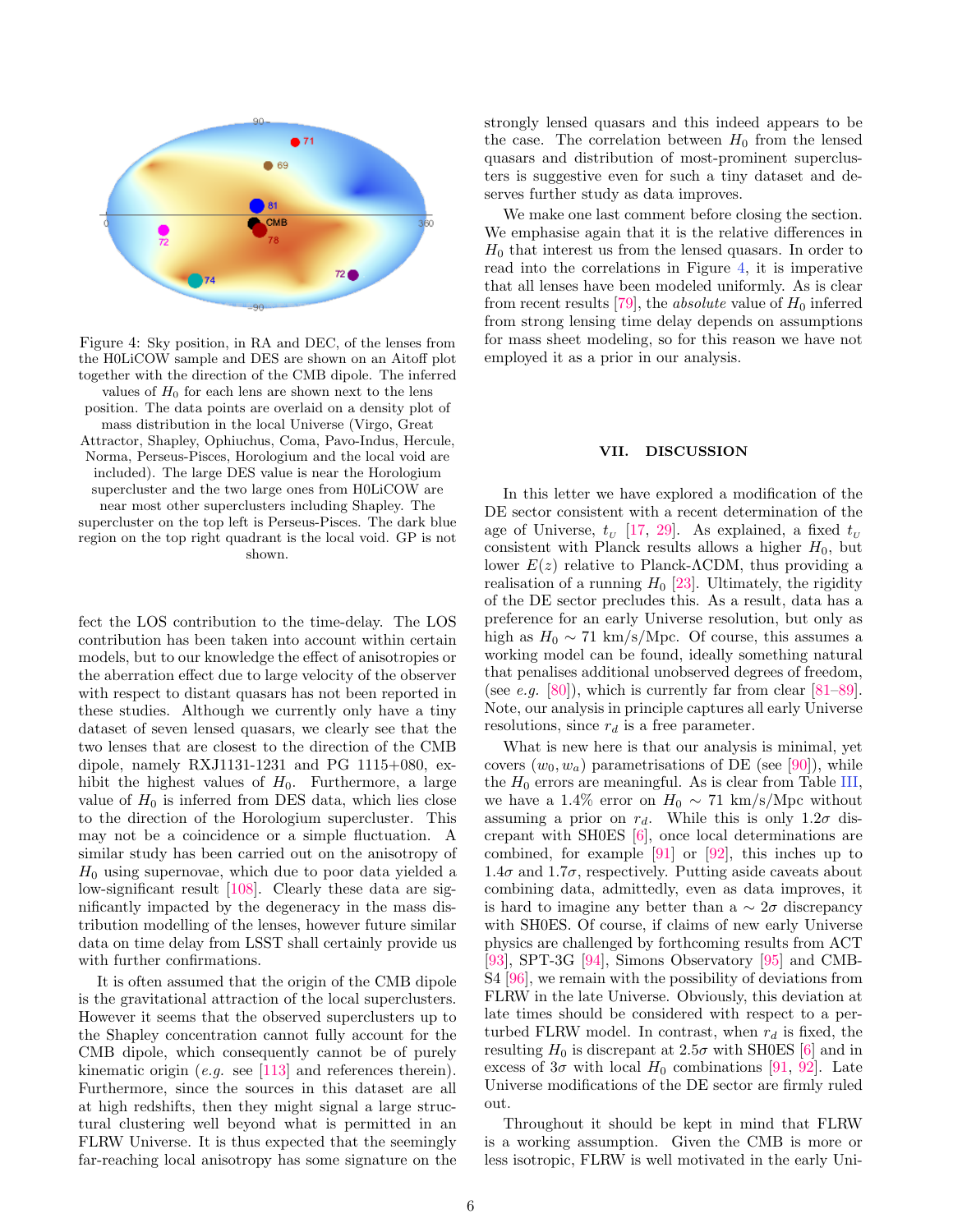verse.<sup>4</sup> The 4.9 $\sigma$ -significant result of [\[99\]](#page-9-7), which employs almost 1.5 million quasars primarily at  $z > 1$  implies that the CMB restframe does not coincide with the restframe of distant quasars, thus directly undermining the FLRW Universe. Similar results were noted earlier, at lower significance for radio galaxies at lower redshifts and for smaller samples [\[100–](#page-9-8)[107\]](#page-9-9). Intriguingly, as we have explained in section [VI,](#page-4-0) strong lensing time delay may provide a new way to probe FLRW breakdown.

Moreover, deviations from FLRW are expected at smaller scales, where they may impact supernovae  $[108-$ [114\]](#page-9-10). It is plausible that supernovae below  $z \sim 0.15$  are affected by larger than expected bulk flows [\[109,](#page-9-11) [114–](#page-9-10) [120\]](#page-9-12). Interestingly, [\[119,](#page-9-13) [120\]](#page-9-12) study scaling relations in galaxy clusters for redshifts  $z \lesssim 0.3$  and find in line with Figure [4](#page-5-0) that  $H_0$  varies across the sky within the flat ΛCDM model. However, the lensed quasars are much deeper in redshift, but ultimately may be pointing to the same physics. It is also worth noting that SH0ES remove supernovae below  $z \sim 0.025$ , precisely because of a documented higher  $H_0$  [\[121\]](#page-9-14). However, recent studies show that the higher redshift supernovae are also affected by the local bulk flow as convergence to the CMB frame at such low redshifts cannot be assumed. The effect of the bulk flow on the Hubble parameter has already been the subject of a few studies (see *e.g.*  $[122]$ ).

Overall, there are enough claims in the literature that  $H_0 \sim 73 \text{ km/s/Mpc}$  is a compelling outcome of local  $H_0$ measurements and our observation is that this central value may be offset from what any FLRW cosmology can accommodate. Different recent studies have already put the validity of FLRW in doubt (see *e.g.* [\[99\]](#page-9-7) and references therein). Here we have argued that Hubble tension could indeed be yet another manifestation of the breakdown of the FLRW model. Alternatively, if local  $H_0$  values converge lower, but still above  $H_0 \sim 70 \text{ km/s/Mpc}$ , then we may be looking at new early Universe physics within FLRW.

### Acknowledgements

We thank Silvia Galli, Raphael Gavazzi, Subir Sarkar, Leandros Perivolaropoulos, Paul Steinhardt & Kenneth Wong for correspondence and discussion. EOC is funded by the National Research Foundation of Korea (NRF-2020R1A2C1102899). MMShJ would like to acknowledge SarAmadan grant No. ISEF/M/400122. LY is supported by the CQUeST of Sogang University (NRF-2020R1A6A1A03047877).

# <span id="page-6-1"></span>Appendix A: Prior on  $\omega_m$

We can get a prior on  $\omega_m \equiv \Omega_{m0} h^2$  directly from [\[30\]](#page-7-19), where it is argued that one can remove the lower multipoles from the CMB to get a determination that is "as model independent as possible" of the late-time cosmology. Excluding multipoles  $\ell < 40$ , while assuming that  $\omega_b$  and  $\omega_c$  are independent in the baryonic and cold dark matter (CDM) sectors, which will only lead to an overestimation, i. e. a conservative error, one arrives at the prior:

<span id="page-6-2"></span>
$$
\omega_m = 0.145 \pm 0.007. \tag{A.1}
$$

This can be compared with the Planck value [\[2\]](#page-7-0)  $\omega_m$  =  $0.143 \pm 0.0011$  [\[2\]](#page-7-0). Note that the error has increased by removing the lower multipoles.

Although the data analysed in [\[30\]](#page-7-19) is older (WMAP5+ACBAR), one can recast the results of [\[33\]](#page-7-20) to get a more recent prior that is valid in the Planck era. From Table 2 of [\[33\]](#page-7-20), we have

$$
\Omega_b^{\text{rec}} = 0.1187 \pm 0.0034,
$$
  
\n
$$
\Omega_c^{\text{rec}} = 0.6378 \pm 0.071,
$$
\n(A.2)

where it should be noted that the baryonic and CDM energy densities,  $\Omega_b$  and  $\Omega_c$  respectively, are evaluated at a recombination redshift of  $z_{\text{zec}} = 1089.0 \pm 0.5$ . Together with the radiation sector, they sum to unity  $\Omega_b + \Omega_c + \Omega_r = 1$ , since the DE sector is negligible at higher redshifts. It is worth noting from Table 2 of [\[33\]](#page-7-20) that different models are considered and the energy densities for different models vary in a negligible way. This appears to back up the claim that the determinations are agnostic about the late-time cosmology. In contrast to the earlier paper [\[30\]](#page-7-19), only the  $\ell < 30$  multipoles are removed.

Once again adding the errors in quadrature, on the assumption that they are independent, one arrives at the following equality,

$$
\frac{\omega_m (1 + z_{\text{rec}})^3}{\omega_m (1 + z_{\text{rec}})^3 + \omega_r (1 + z_{\text{rec}})^4} = 0.7565 \pm 0.0078,
$$

once one neglects the DE sector. Here we use  $\omega_r =$  $2.47 \times 10^{-5} (1+0.2271 N_{\text{eff}})$  with  $N_{\text{eff}} = 3.046$ . We further assume that errors in  $z_{\text{rec}}$  are independent and solve for  $\omega_m$  for a large number of configurations  $\sim 10000$  subject to the assumption that the errors are Gaussian. This ultimately leads to the conservative prior:

$$
\omega_m = 0.141 \pm 0.006, \tag{A.3}
$$

which is marginally tighter than  $(A.1)$ .

<span id="page-6-0"></span>[1] E. Di Valentino, O. Mena, S. Pan, L. Visinelli, W. Yang, A. Melchiorri, D. F. Mota, A. G. Riess and J. Silk, [arXiv:2103.01183 [astro-ph.CO]].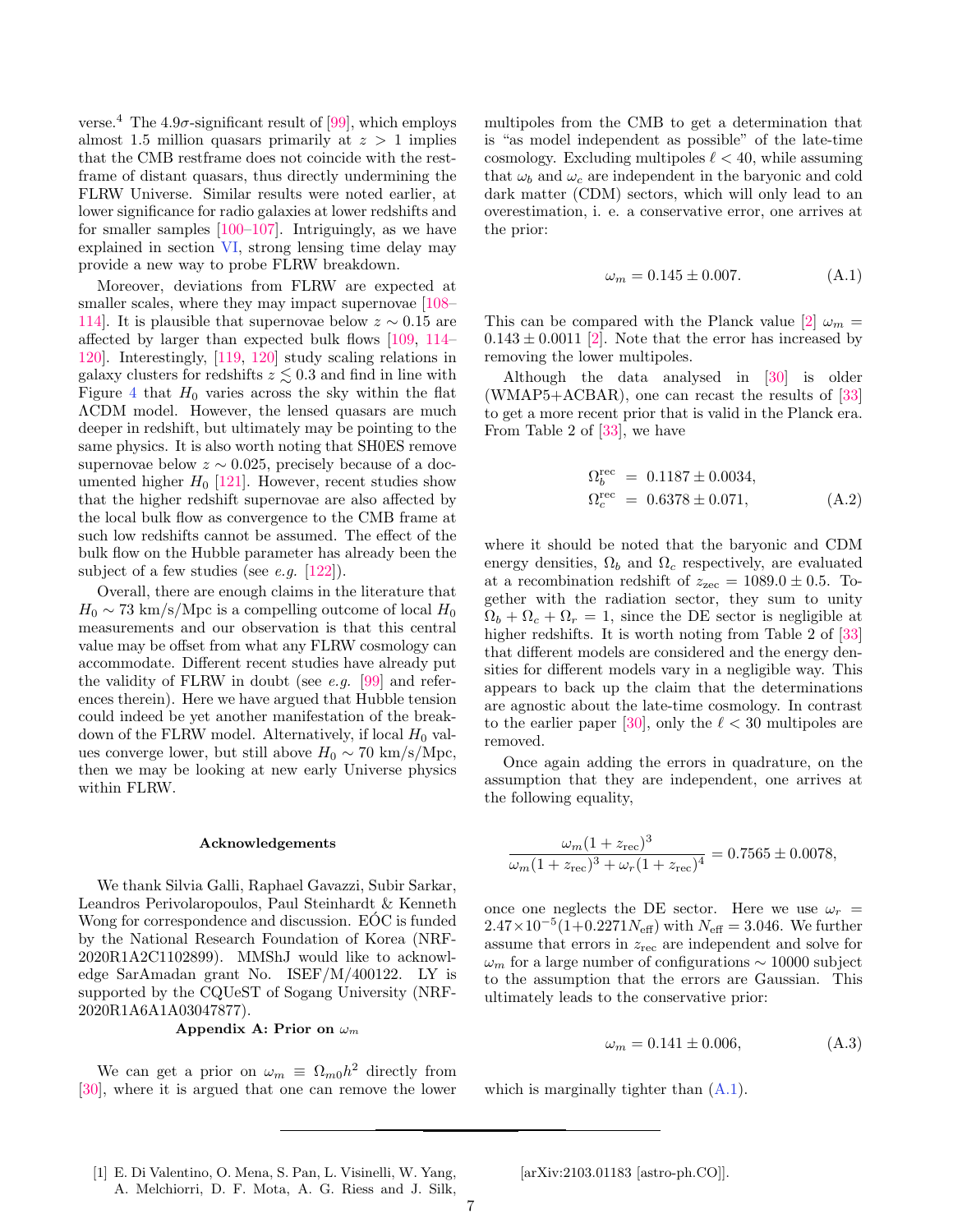- <span id="page-7-0"></span>[2] N. Aghanim et al. [Planck], Astron. Astrophys. 641 (2020), A6 [arXiv:1807.06209 [astro-ph.CO]].
- <span id="page-7-1"></span>[3] W. L. Freedman, B. F. Madore, V. Scowcroft, C. Burns, A. Monson, S. E. Persson, M. Seibert and J. Rigby, Astrophys. J. 758 (2012), 24 [arXiv:1208.3281 [astroph.CO]].
- [4] A. G. Riess, L. M. Macri, S. L. Hoffmann, D. Scolnic, S. Casertano, A. V. Filippenko, B. E. Tucker, M. J. Reid, D. O. Jones and J. M. Silverman, et al. Astrophys. J. 826 (2016) no.1, 56 [arXiv:1604.01424 [astro-ph.CO]].
- [5] A. G. Riess, S. Casertano, W. Yuan, L. M. Macri and D. Scolnic, Astrophys. J. 876 (2019) no.1, 85 [arXiv:1903.07603 [astro-ph.CO]].
- <span id="page-7-2"></span>[6] A. G. Riess, S. Casertano, W. Yuan, J. B. Bowers, L. Macri, J. C. Zinn and D. Scolnic, Astrophys. J. Lett. 908 (2021) no.1, L6 [arXiv:2012.08534 [astro-ph.CO]].
- <span id="page-7-3"></span>[7] I. S. Jang and M. G. Lee, Astrophys. J. 836 (2017) no.1, 74 [arXiv:1702.01118 [astro-ph.CO]].
- [8] W. L. Freedman, B. F. Madore, D. Hatt, T. J. Hoyt, I. S. Jang, R. L. Beaton, C. R. Burns, M. G. Lee, A. J. Monson and J. R. Neeley, et al. [arXiv:1907.05922 [astro-ph.CO]].
- [9] W. L. Freedman, B. F. Madore, T. Hoyt, I. S. Jang, R. Beaton, M. G. Lee, A. Monson, J. Neeley and J. Rich, [arXiv:2002.01550 [astro-ph.GA]].
- <span id="page-7-4"></span>[10] J. Soltis, S. Casertano and A. G. Riess, Astrophys. J. Lett. 908 (2021) no.1, L5 [arXiv:2012.09196 [astroph.GA]].
- <span id="page-7-5"></span>[11] A. G. Riess et al. [Supernova Search Team], Astron. J. 116 (1998), 1009-1038 [arXiv:astro-ph/9805201 [astroph]].
- <span id="page-7-6"></span>[12] S. Perlmutter et al. [Supernova Cosmology Project], Astrophys. J. 517 (1999), 565-586 [arXiv:astroph/9812133 [astro-ph]].
- <span id="page-7-7"></span>[13] D. J. Eisenstein et al. [SDSS], Astrophys. J. **633** (2005), 560-574 [arXiv:astro-ph/0501171 [astro-ph]].
- <span id="page-7-8"></span>[14] S. Vagnozzi, S. Dhawan, M. Gerbino, K. Freese, A. Goobar and O. Mena, Phys. Rev. D 98 (2018) no.8, 083501 [arXiv:1801.08553 [astro-ph.CO]].
- [15] E. Ó Colgáin and H. Yavartanoo, Phys. Lett. B  $797$ (2019), 134907 [arXiv:1905.02555 [astro-ph.CO]].
- <span id="page-7-9"></span> $[16]$  A. Banerjee, H. Cai, L. Heisenberg, E. Ó. Colgáin, M. M. Sheikh-Jabbari and T. Yang, Phys. Rev. D 103 (2021) no.8, L081305, [arXiv:2006.00244 [astroph.CO]].
- <span id="page-7-14"></span>[17] J. L. Bernal, L. Verde, R. Jimenez, M. Kamionkowski, D. Valcin and B. D. Wandelt, [arXiv:2102.05066 [astroph.CO]].
- <span id="page-7-10"></span>[18] C. Wetterich, Nucl. Phys. B 302 (1988), 668-696 [arXiv:1711.03844 [hep-th]].
- <span id="page-7-11"></span>[19] B. Ratra and P. J. E. Peebles, Phys. Rev. D 37 (1988), 3406
- <span id="page-7-12"></span>[20] B. J. Barros, L. Amendola, T. Barreiro and N. J. Nunes, JCAP 01 (2019), 007 [arXiv:1802.09216 [astro-ph.CO]].
- [21] A. Gómez-Valent, V. Pettorino and L. Amendola, Phys. Rev. D 101 (2020) no.12, 123513 [arXiv:2004.00610 [astro-ph.CO]].
- <span id="page-7-13"></span>[22] J. Solà Peracaula, A. Gómez-Valent, J. de Cruz Pérez and C. Moreno-Pulido, Class. Quant. Grav. 37 (2020) no.24, 245003 [arXiv:2006.04273 [astro-ph.CO]].
- <span id="page-7-15"></span>[23] C. Krishnan, E. Ó Colgáin, M. M. Sheikh-Jabbari and T. Yang, Phys.Rev. D103 (2021) 103509, [arXiv:2011.02858 [astro-ph.CO]].
- <span id="page-7-16"></span>[24] K. C. Wong, S. H. Suyu, G. C. F. Chen, C. E. Rusu, M. Millon, D. Sluse, V. Bonvin, C. D. Fassnacht, S. Taubenberger and M. W. Auger, et al. Mon. Not. Roy. Astron. Soc. 498 (2020) no.1, 1420-1439 [arXiv:1907.04869 [astro-ph.CO]].
- <span id="page-7-30"></span>[25] M. Millon, A. Galan, F. Courbin, T. Treu, S. H. Suyu, X. Ding, S. Birrer, G. C. F. Chen, A. J. Shajib and D. Sluse, et al. Astron. Astrophys. 639 (2020), A101 [arXiv:1912.08027 [astro-ph.CO]].
- [26] T. Yang, A. Banerjee and E. Ó. Colgáin, Phys. Rev. D 102 (2020) no.12, 123532 [arXiv:1911.01681 [astroph.CO]].
- [27] C. Krishnan, E. Ó. Colgáin, Ruchika, A. A. Sen, M. M. Sheikh-Jabbari and T. Yang, Phys. Rev. D 102 (2020) no.10, 103525 [arXiv:2002.06044 [astro-ph.CO]].
- <span id="page-7-17"></span>[28] M. G. Dainotti, B. De Simone, T. Schiavone, G. Montani, E. Rinaldi and G. Lambiase, [arXiv:2103.02117 [astro-ph.CO]].
- <span id="page-7-18"></span>[29] D. Valcin, J. L. Bernal, R. Jimenez, L. Verde and B. D. Wandelt, JCAP 12 (2020), 002 [arXiv:2007.06594 [astro-ph.CO]].
- <span id="page-7-19"></span>[30] M. Vonlanthen, S. Räsänen and R. Durrer, JCAP 08 (2010), 023 [arXiv:1003.0810 [astro-ph.CO]].
- [31] B. Audren, J. Lesgourgues, K. Benabed and S. Prunet, JCAP 02 (2013), 001 [arXiv:1210.7183 [astro-ph.CO]].
- [32] B. Audren, Mon. Not. Roy. Astron. Soc. 444 (2014) no.1, 827-832 [arXiv:1312.5696 [astro-ph.CO]].
- <span id="page-7-20"></span>[33] L. Verde, E. Bellini, C. Pigozzo, A. F. Heavens and R. Jimenez, JCAP 04 (2017), 023 [arXiv:1611.00376 [astro-ph.CO]].
- <span id="page-7-21"></span>[34] G. Efstathiou, [arXiv:2103.08723 [astro-ph.CO]].
- <span id="page-7-22"></span>[35] D. Camarena and V. Marra, [arXiv:2101.08641 [astroph.CO]].
- <span id="page-7-23"></span>[36] D. W. Pesce, J. A. Braatz, M. J. Reid, A. G. Riess, D. Scolnic, J. J. Condon, F. Gao, C. Henkel, C. M. V. Impellizzeri and C. Y. Kuo, et al. Astrophys. J. Lett. 891 (2020) no.1, L1 [arXiv:2001.09213 [astroph.CO]].
- <span id="page-7-24"></span>[37] J. P. Blakeslee, J. B. Jensen, C. P. Ma, P. A. Milne and J. E. Greene, Astrophys. J. 911 (2021) no.1, 65 [arXiv:2101.02221 [astro-ph.CO]].
- <span id="page-7-25"></span>[38] E. Kourkchi, R. B. Tully, G. S. Anand, H. M. Courtois, A. Dupuy, J. D. Neill, L. Rizzi and M. Seibert, Astrophys. J. 896 (2020) no.1, 3 [arXiv:2004.14499 [astroph.GA]].
- <span id="page-7-26"></span>[39] V. Poulin, T. L. Smith, T. Karwal and M. Kamionkowski, Phys. Rev. Lett. 122, no. 22, 221301 (2019) [arXiv:1811.04083 [astro-ph.CO]].
- [40] C. D. Kreisch, F. Y. Cyr-Racine and O. Dorè, arXiv:1902.00534 [astro-ph.CO].
- [41] P. Agrawal, F. Y. Cyr-Racine, D. Pinner and L. Randall, arXiv:1904.01016 [astro-ph.CO].
- <span id="page-7-33"></span>[42] F. Niedermann and M. S. Sloth, [arXiv:1910.10739 [astro-ph.CO]].
- <span id="page-7-27"></span>[43] F. Niedermann and M. S. Sloth, Phys. Rev. D 102 (2020) no.6, 063527 [arXiv:2006.06686 [astro-ph.CO]].
- <span id="page-7-28"></span>[44] J. L. Bernal, L. Verde and A. G. Riess, JCAP 10 (2016), 019 [arXiv:1607.05617 [astro-ph.CO]].
- <span id="page-7-29"></span>[45] P. Lemos, E. Lee, G. Efstathiou and S. Gratton, Mon. Not. Roy. Astron. Soc. 483 (2019) no.4, 4803-4810 [arXiv:1806.06781 [astro-ph.CO]].
- <span id="page-7-31"></span>[46] C. Wetterich, Phys. Lett. B **594** (2004), 17-22 [arXiv:astro-ph/0403289 [astro-ph]].
- <span id="page-7-32"></span>[47] M. Doran and G. Robbers, JCAP 06 (2006), 026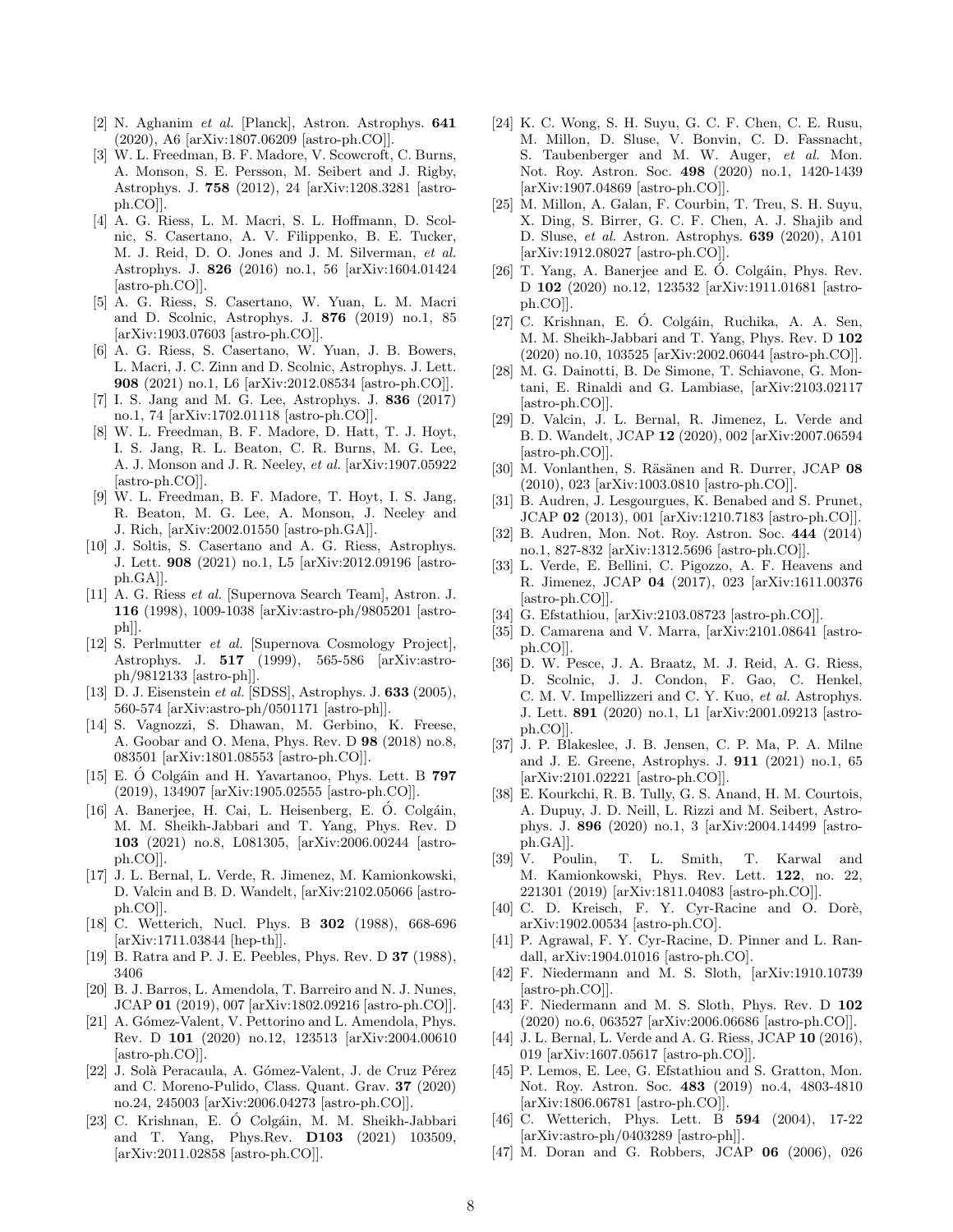[arXiv:astro-ph/0601544 [astro-ph]].

- <span id="page-8-3"></span>[48] R. Bean, S. H. Hansen and A. Melchiorri, Phys. Rev. D 64 (2001), 103508 [arXiv:astro-ph/0104162 [astro-ph]].
- [49] V. Pettorino, L. Amendola and C. Wetterich, Phys. Rev. D 87 (2013), 083009 [arXiv:1301.5279 [astroph.CO]].
- <span id="page-8-4"></span>[50] P. A. R. Ade et al. [Planck], Astron. Astrophys. 594 (2016), A14 [arXiv:1502.01590 [astro-ph.CO]].
- <span id="page-8-0"></span>[51] M. Chevallier and D. Polarski, Int. J. Mod. Phys. D 10, 213 (2001) [gr-qc/0009008].
- <span id="page-8-1"></span>[52] E. V. Linder, Phys. Rev. Lett. 90, 091301 (2003) [astroph/0208512].
- <span id="page-8-2"></span>[53] A. Lewis, [arXiv:1910.13970 [astro-ph.IM]].
- <span id="page-8-5"></span>[54] E. Ó Colgáin, M. M. Sheikh-Jabbari and L. Yin, [arXiv:2104.01930 [astro-ph.CO]].
- <span id="page-8-6"></span>[55] C. Cattoen and M. Visser, Class. Quant. Grav. 24, 5985 (2007) [arXiv:0710.1887 [gr-qc]].
- <span id="page-8-7"></span>[56] E. Ó Colgáin and M. M. Sheikh-Jabbari, [arXiv:2101.08565 [astro-ph.CO]].
- <span id="page-8-8"></span>[57] M. B. Gavela, D. Hernandez, L. Lopez Honorez, O. Mena and S. Rigolin, JCAP 07 (2009), 034 [erratum: JCAP 05 (2010), E01] [arXiv:0901.1611 [astro-ph.CO]].
- <span id="page-8-9"></span>[58] S. Vagnozzi, Phys. Rev. D 102 (2020) no.2, 023518 [arXiv:1907.07569 [astro-ph.CO]].
- <span id="page-8-10"></span>[59] X. Li and A. Shafieloo, Astrophys. J. Lett. 883 (2019) no.1, L3 [arXiv:1906.08275 [astro-ph.CO]].
- [60] A. De Felice, C. Q. Geng, M. C. Pookkillath and L. Yin, JCAP 08 (2020), 038 [arXiv:2002.06782 [astro-ph.CO]].
- <span id="page-8-11"></span>[61] L. Heisenberg and H. Villarrubia-Rojo, JCAP 03 (2021), 032 [arXiv:2010.00513 [astro-ph.CO]].
- <span id="page-8-12"></span>[62] D. Scolnic et al., Astrophys. J. 859 (2018) no.2, 101 [arXiv:1710.00845 [astro-ph.CO]].
- <span id="page-8-13"></span>[63] F. Beutler, C. Blake, M. Colless, D. Jones, L. Staveley-Smith, L. Campbell, Q. Parker, W. Saunders and F. Watson, Mon. Not. Roy. Astron. Soc. 416 (2011), 3017-3032 [arXiv:1106.3366 [astro-ph.CO]].
- <span id="page-8-16"></span>[64] A. J. Ross, L. Samushia, C. Howlett, W. J. Percival, A. Burden and M. Manera, Mon. Not. Roy. Astron. Soc. 449 (2015) no.1, 835-847 [arXiv:1409.3242 [astroph.CO]].
- <span id="page-8-17"></span>[65] S. Alam et al. [BOSS], Mon. Not. Roy. Astron. Soc. 470, no.3, 2617-2652 (2017) [arXiv:1607.03155 [astroph.CO]].
- <span id="page-8-18"></span>[66] T. M. C. Abbott et al. [DES], Mon. Not. Roy. Astron. Soc. 483 (2019) no.4, 4866-4883 [arXiv:1712.06209 [astro-ph.CO]].
- <span id="page-8-19"></span>[67] J. E. Bautista, R. Paviot, M. Vargas Magaña, S. de la Torre, S. Fromenteau, H. Gil-Marín, A. J. Ross, E. Burtin, K. S. Dawson and J. Hou, et al. Mon. Not. Roy. Astron. Soc. 500 (2020) no.1, 736-762 [arXiv:2007.08993 [astro-ph.CO]].
- <span id="page-8-20"></span>[68] H. Gil-Marin, J. E. Bautista, R. Paviot, M. Vargas-Magana, S. de la Torre, S. Fromenteau, S. Alam, S. Avila, E. Burtin and C. H. Chuang, et al. Mon. Not. Roy. Astron. Soc. 498 (2020) no.2, 2492-2531 [arXiv:2007.08994 [astro-ph.CO]].
- <span id="page-8-21"></span>[69] A. Raichoor, A. de Mattia, A. J. Ross, C. Zhao, S. Alam, S. Avila, J. Bautista, J. Brinkmann, J. R. Brownstein and E. Burtin, et al. Mon. Not. Roy. Astron. Soc. 500 (2020) no.3, 3254-3274 [arXiv:2007.09007 [astro-ph.CO]].
- <span id="page-8-22"></span>[70] A. de Mattia, V. Ruhlmann-Kleider, A. Raichoor, A. J. Ross, A. Tamone, C. Zhao, S. Alam, S. Avila, E. Burtin and J. Bautista, et al. [arXiv:2007.09008

[astro-ph.CO]].

- <span id="page-8-23"></span>[71] J. Hou, A. G. Sánchez, A. J. Ross, A. Smith, R. Neveux, J. Bautista, E. Burtin, C. Zhao, R. Scoccimarro and K. S. Dawson, et al. Mon. Not. Roy. Astron. Soc. 500 (2020) no.1, 1201-1221 [arXiv:2007.08998 [astroph.CO]].
- <span id="page-8-24"></span>[72] R. Neveux, E. Burtin, A. de Mattia, A. Smith, A. J. Ross, J. Hou, J. Bautista, J. Brinkmann, C. H. Chuang and K. S. Dawson, et al. Mon. Not. Roy. Astron. Soc. 499 (2020) no.1, 210-229 [arXiv:2007.08999 [astro-ph.CO]].
- <span id="page-8-14"></span>[73] H. du Mas des Bourboux, J. Rich, A. Font-Ribera, V. de Sainte Agathe, J. Farr, T. Etourneau, J. M. Le Goff, A. Cuceu, C. Balland and J. E. Bautista, et al. Astrophys. J. 901 (2020) no.2, 153 [arXiv:2007.08995 [astroph.CO]].
- <span id="page-8-15"></span>[74] M. Moresco, L. Pozzetti, A. Cimatti, R. Jimenez, C. Maraston, L. Verde, D. Thomas, A. Citro, R. Tojeiro and D. Wilkinson, JCAP 05 (2016), 014 [arXiv:1601.01701 [astro-ph.CO]].
- <span id="page-8-25"></span>[75] D. Foreman-Mackey, D. W. Hogg, D. Lang and J. Goodman, Publ. Astron. Soc. Pac. 125 (2013), 306- 312 [arXiv:1202.3665 [astro-ph.IM]].
- <span id="page-8-26"></span>[76] A. J. Shajib et al. [DES], Mon. Not. Roy. Astron. Soc. 494 (2020) no.4, 6072-6102 [arXiv:1910.06306 [astroph.CO]].
- <span id="page-8-27"></span>[77] M. Haslbauer, I. Banik and P. Kroupa, Mon. Not. Roy. Astron. Soc. 499 (2020) no.2, 2845-2883 [arXiv:2009.11292 [astro-ph.CO]].
- <span id="page-8-28"></span>[78] Suyu S. H., Marshall P. J., Auger M. W., Hilbert S., Blandford R. D., Koopmans L. V. E., Fassnacht C. D., et al., 2010, ApJ, 711, 201.
- <span id="page-8-29"></span>[79] S. Birrer, A. J. Shajib, A. Galan, M. Millon, T. Treu, A. Agnello, M. Auger, G. C. F. Chen, L. Christensen and T. Collett, et al. Astron. Astrophys. 643 (2020), A165 [arXiv:2007.02941 [astro-ph.CO]].
- <span id="page-8-30"></span>[80] K. Jedamzik and L. Pogosian, Phys. Rev. Lett. 125 (2020) no.18, 181302 [arXiv:2004.09487 [astro-ph.CO]].
- <span id="page-8-31"></span>[81] J. C. Hill, E. McDonough, M. W. Toomey and S. Alexander, Phys. Rev. D 102 (2020) no.4, 043507 [arXiv:2003.07355 [astro-ph.CO]].
- [82] M. M. Ivanov, E. McDonough, J. C. Hill, M. Simonović, M. W. Toomey, S. Alexander and M. Zaldarriaga, [arXiv:2006.11235 [astro-ph.CO]].
- [83] G. D'Amico, L. Senatore, P. Zhang and H. Zheng, [arXiv:2006.12420 [astro-ph.CO]].
- [84] F. Niedermann and M. S. Sloth, [arXiv:2009.00006 [astro-ph.CO]].
- [85] R. Murgia, G. F. Abellán and V. Poulin, [arXiv:2009.10733 [astro-ph.CO]].
- [86] T. L. Smith, V. Poulin, J. L. Bernal, K. K. Boddy, M. Kamionkowski and R. Murgia, [arXiv:2009.10740 [astro-ph.CO]].
- [87] K. Jedamzik, L. Pogosian and G. B. Zhao, [arXiv:2010.04158 [astro-ph.CO]].
- [88] W. Lin, X. Chen and K. J. Mack, [arXiv:2102.05701 [astro-ph.CO]].
- <span id="page-8-32"></span>[89] S. Vagnozzi, [arXiv:2105.10425 [astro-ph.CO]].
- <span id="page-8-33"></span>[90] W. Yang, E. Di Valentino, S. Pan, Y. Wu and J. Lu, Mon. Not. Roy. Astron. Soc. 501 (2021) no.4, 5845- 5858 [arXiv:2101.02168 [astro-ph.CO]].
- <span id="page-8-34"></span>[91] E. Di Valentino, Mon. Not. Roy. Astron. Soc. 502 (2021) no.2, 2065-2073 [arXiv:2011.00246 [astroph.CO]].